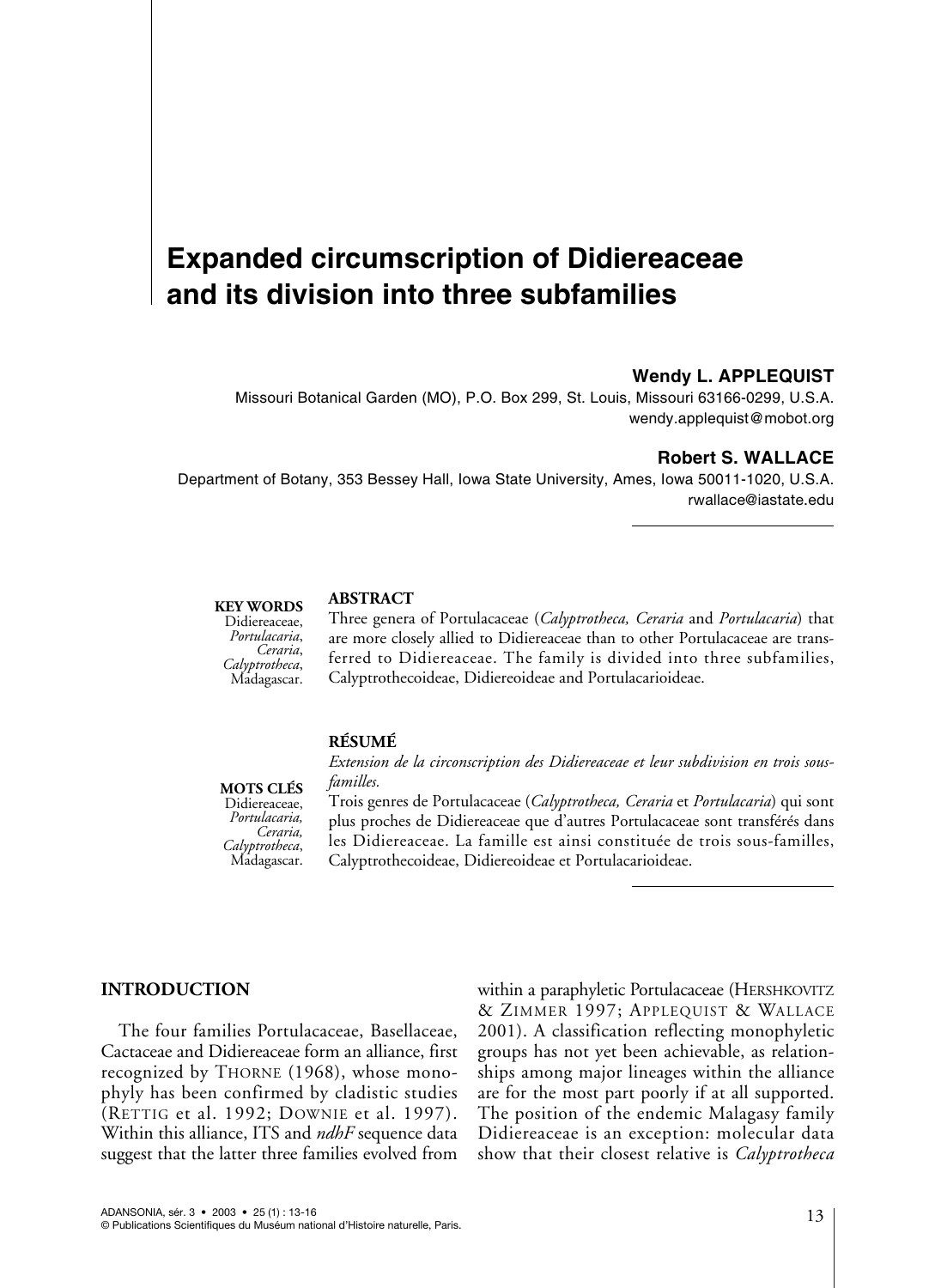|                       | Didiereaceae (Didiereoideae)                                                                  | Calyptrotheca                                                                   | Portulacaria and Ceraria                                                                           |
|-----------------------|-----------------------------------------------------------------------------------------------|---------------------------------------------------------------------------------|----------------------------------------------------------------------------------------------------|
| Habit                 | Trees or shrubs with highly<br>reduced brachyblasts, bearing<br>both foliar leaves and spines | Shrubs without spines,<br>sometimes climbing<br>or arborescent                  | Shrubs or small trees without<br>spines, leaves sometimes borne<br>on short shoots or in fascicles |
| Sexual<br>condition   | Dioecious or rarely<br>gynodioecious                                                          | Flowers hermaphroditic                                                          | Dioecious in Ceraria; flowers<br>hermaphroditic in Portulacaria                                    |
| Perianth              | Sepals 2; petals 4                                                                            | Sepals 2; petals 5                                                              | Sepals 2; petals 5, fused in<br>Portulacaria                                                       |
| Androecium            | Stamens 8-10                                                                                  | Stamens numerous                                                                | Stamens 5, free in Ceraria;<br>4-7(-10), adnate to perianth in<br>Portulacaria                     |
| Fruit condition       | Fruit 1-seeded, indehiscent                                                                   | Fruit 1-seeded (but initially<br>with up to 6 ovules),<br>dehiscing by 6 valves | Fruit 1-seeded, indehiscent                                                                        |
| Chromosome<br>numbers | $2n = 48, 192, 240$                                                                           | (Not determined)                                                                | $2n = 44, 48, 72$                                                                                  |

Table 1. — Some morphological features distinguishing the Malagasy genera of **Didiereaceae** from *Calyptrotheca* and from *Ceraria* and *Portulacaria*. Chromosome counts from NYANANYO (1987) and SCHILL et al. (1974).

(APPLEQUIST & WALLACE 2000, 2001), an East African genus of 2 species. The sister group of this clade is Portulacarieae (APPLEQUIST & WALLACE 2001), comprising *Portulacaria* and *Ceraria*. While this relationship is only weakly supported by cpDNA sequence data (and weakly contradicted by ITS data; HERSHKOVITZ & ZIMMER 1997), morphological resemblances among Didiereaceae and Portulacarieae (both woody, succulent and often dioecious) provide further evidence for their relatedness. LANDRUM (2002) observed several shared anatomical features: druses and mucilage cells in parenchymatous tissues of the stem and leaves, and the presence of tannins and collenchyma in the leaf mesophyll. RAUH & SCHÖLCH (1965) also noted similarities between Didiereaceae and *Ceraria* that included characters of the inflorescence and flowers, as well as the occurrence of short shoots (brachyblasts) that in *Ceraria namaquensis* Pearson & Stephens created some resemblance to a species of *Alluaudia* (Didiereaceae). In fact, *Calyptrotheca* resembles Didiereaceae far less than do Portulacarieae (Table 1), so that its position would remain uncertain if not for the many molecular synapomorphies. *Ceraria, Portulacaria* and *Calyptrotheca* are also united by geography; unlike most Portulacaceae, they are native to arid regions of southern or eastern Africa from

whence dispersal to Madagascar may have occurred.

It is clear that the closest affinities of *Portulacaria* and *Ceraria* are with *Calyptrotheca* and Didiereaceae rather than with Basellaceae or with any of the more speciose major clades of Portulacaceae. As shown by the wealth of contradictory literature (e.g. MCNEILL 1974; CAROLIN 1987; NYANANYO 1990; HERSHKOVITZ 1993; HERSHKOVITZ & ZIMMER 1997; APPLEQUIST & WALLACE 2001), intergeneric relationships within Portulacaceae as presently circumscribed are complex and controversial; prior efforts at formal classification were hampered by the failure to recognize paraphyletic relationships involving three other families. To resolve one of the obvious discrepancies between past classification and current phylogenetic understanding, we therefore propose that *Portulacaria*, *Ceraria* and *Calyptrotheca* be transferred to Didiereaceae. This action not only recognizes the demonstrably close relationship among these genera, leaving Didiereaceae (in our expanded sense) a small monophyletic group with many shared features, but also renders the remaining Portulacaceae a somewhat less heterogeneous group by removing two clades that are only distantly related to the family's core lineages and in many ways dissimilar to them.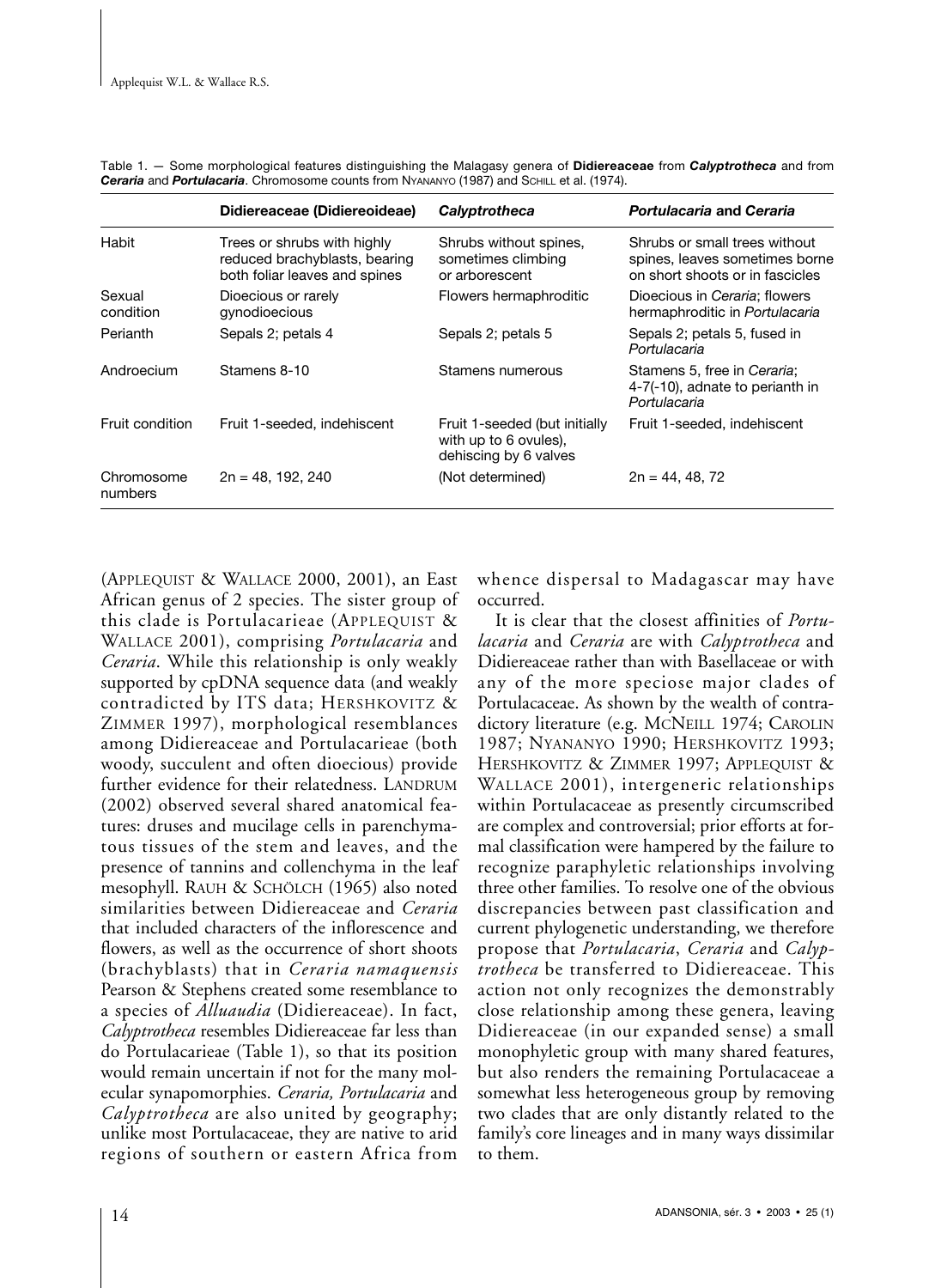As the four endemic Malagasy genera are very distinctive, we divide Didiereaceae sensu lato into three subfamilies, fully cited below: Didiereoideae encompasses the Malagasy genera, while the African genera transferred from Portulacaceae fall into Calyptrothecoideae (an existing name, initially placed within Capparidaceae) and Portulacarioideae. *Calyptrotheca*, as sister to Didiereoideae, cannot be grouped with *Portulacaria* and *Ceraria*, but it is too unlike the Didiereoideae to be placed therein; thus, three subfamilies are required despite the small number of genera to be included.

# **DIDIEREOIDEAE** Appleq. & R.S. Wallace, **subfam. nov.**

Based on Didiereaceae Drake, Bull. Mus. Hist. Nat. (Paris) 9: 36 (1903).

TYPUS. — *Didierea* Baill., Bull. Mens. Soc. Linn. Paris 1: 258 (1880).

This subfamily comprises the four genera and 11 species traditionally included in Didiereaceae sensu stricto (see RAUH 1963; RAUH & SCHÖLCH 1965), all of which are endemic to southwestern Madagascar. In addition to *Didierea*, which comprises 2 species (RAUH 1963; see also RAUH 1961), the subfamily includes the following genera:

- *Alluaudia* (Drake) Drake, Bull. Mus. Hist. Nat. (Paris) 9: 37 (1903), a genus of 6 species (see CHOUX 1934; RAUH 1961; RABESA 1982).
- *Alluaudiopsis* Humbert & Choux, Compt.-Rend. Hebd. Séances Acad. Sci. 149: 1651 (1934), which includes 2 species (RAUH 1961, 1963).
- *Decaryia* Choux, Mém. Acad. Malgache 18: 62  $(1934)$ , a monotypic genus (RAUH 1963).

# **CALYPTROTHECOIDEAE** Pax & Gilg

In Engl. & Prantl, Nat. Pflanzenfam., Nachtrag zu II-IV: 178 (1897. — Type: *Calyptrotheca* Gilg, Bot. Jahrb. Syst. 24: 307 (1897).

Calyptrothecoideae include a single genus, *Calyptrotheca*, which has just two species, both endemic to tropical East Africa (BRENAN 1949; NYANANYO 1986; PHILLIPS 2002).

# **PORTULACARIOIDEAE** Appleq. & R.S. Wallace, **subfam. nov.**

*Frutices vel arbusculae, ramosi, glabri, caulibus crassis. Folia opposita vel fasciculata, succulenta, glabra. Flores cymosi, dioeci vel hermaphroditi. Sepala 2, brevia, membranacea, persistentia. Petala 5. Stamina 4-10. Ovarium superum, trigonum, ovulo uno. Fructus indehiscens. Pollen tricolpatum.*

TYPUS. — *Portulacaria* Jacquin, Collect. 1: 160 (1787).

Portulacarioideae comprise two genera:

- *Portulacaria*, with two species mostly in South African and disjunct in Kenya (PAX & HOFFMAN 1934; VAN JAARSVELD 1984; PHILLIPS 2002).
- *Ceraria* H. Pearson & Stephens (Ann. S. Afr. Mus. 9: 32, 1912), which has 4-5 species in South Africa (PAX & HOFFMANN 1934; PODLECH 1967; ROWLEY 1996; GLEN 2002).

#### **Acknowledgements**

This work is based in part upon the first author's doctoral dissertation (Iowa State University), for which the support of the National Science Foundation (Dissertation Improvement Grant Number DEB 97- 01125) is gratefully acknowledged. The authors thank Porter P. LOWRY II for helpful comments.

#### REFERENCES

- APPLEQUIST W.L. & WALLACE R.S. 2000. Phylogeny of the Madagascan endemic family Didiereaceae. *Pl. Syst. Evol.* 221: 157-166.
- APPLEQUIST W.L. & WALLACE R.S. 2001. Phylogeny of the portulacaceous cohort based on *ndhF* sequence data. *Syst. Bot*. 26: 406-419.
- BRENAN J.P.M. 1949. A contribution to the flora of East Tropical Africa. *Kew Bull.* 4: 71-95.
- CAROLIN R. 1987. A review of the family Portulacaceae. *Aust. J. Bot*. 35: 383-412.
- CHOUX P. 1934. Les Didiéréacées, xérophytes de Madagascar. *Mém. Acad. Malgache* 18: 1-69.
- DOWNIE S., KATZ-DOWNIE D.S. & CHO K.-J. 1997. — Relationships in the Caryophyllales as suggested by phylogenetic analyses of partial chloroplast DNA ORF2280 homolog sequences. *Ann. Missouri Bot. Gard*. 79: 333-345.
- GLEN H.F. 2002. *Portulacaceae*. The synonymy of *Ceraria namaquensis* (Sond.) H. Pearson & E. L. Stephens. *Bothalia* 32: 196-197.
- HERSHKOVITZ M.A. 1993. Revised circumscriptions and subgeneric taxonomies of *Calandrinia* and